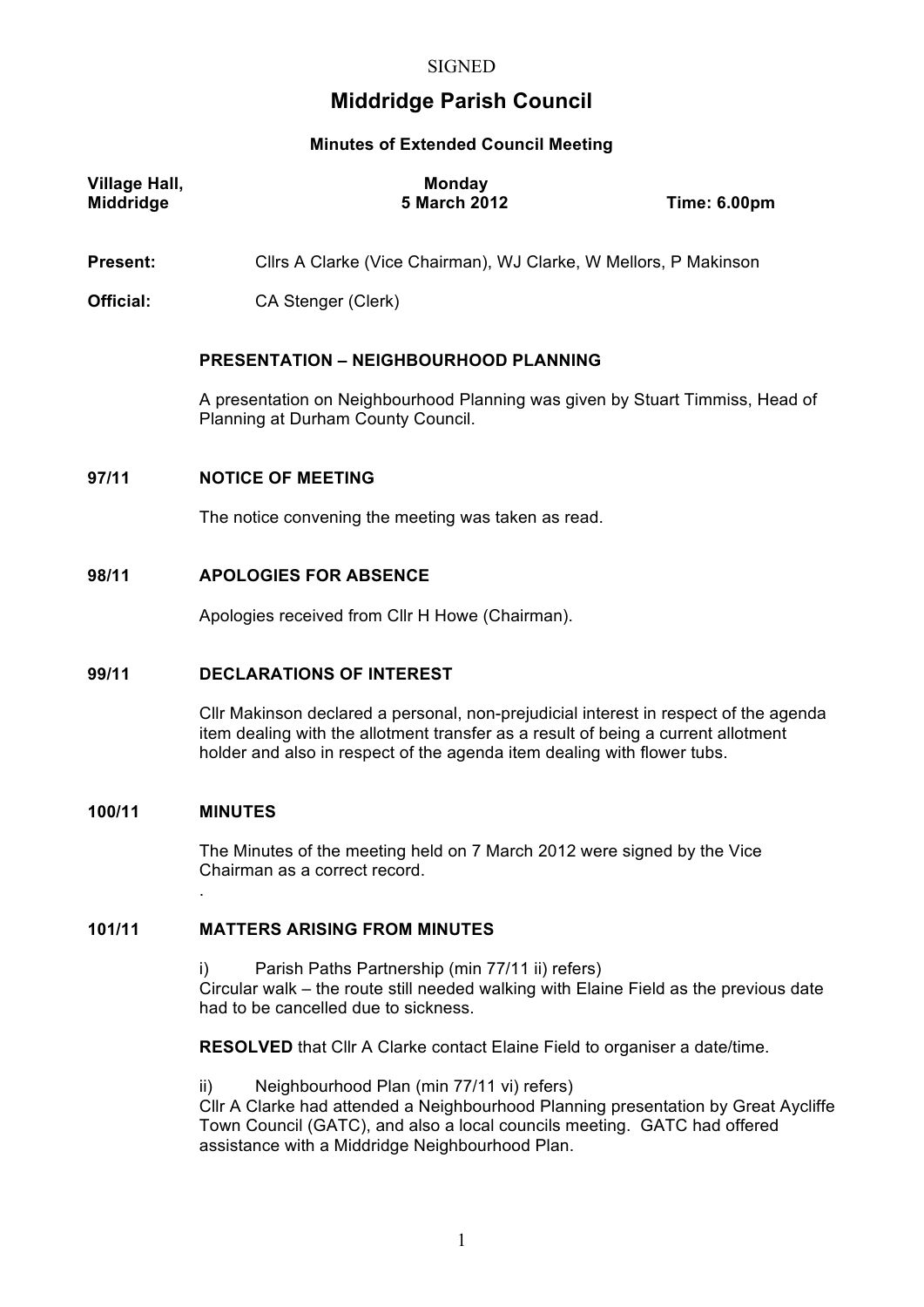### **SIGNED**

### iii) Parish Precept (min 79/11 refers)

Due to an admin error by the Clerk the amount requested from DCC included an extra amount received the previous year for double taxation (£130). The error was noted too late to amend as the CT amounts had been ratified and published by DCC Due to this error there would be a slight rise in the precept amount which would equate to approx £1.02 per household.

# **102/11 ACCOUNTS FOR PAYMENT**

Members considered a schedule of Accounts for Payment.

**RESOLVED** that the following accounts be approved for payment:-

| C Stenger                    | Wages Jan - March                       | £230.10 |
|------------------------------|-----------------------------------------|---------|
| <b>HMRC</b>                  | Tax liability Jan - March               | £ 57.40 |
| <b>JWS Power Wash</b>        | Bus shelter cleaning                    | £ 30.00 |
| <b>Olivers Tree Services</b> | Village Green tree works                | £474.00 |
| <b>Durham County Council</b> | Christmas lights                        | £394.80 |
| Cllr H Howe                  | Flower tubs honorarium<br>reimbursement | £80.00  |

The issue of extra authorised signatures was complete, with all councillors now being authorised to sign cheques.

Correspondence had been received from BDO stating audit packs would be sent out during March and April.

**RESOLVED** that the Clerk complete the audit pack when the necessary figures were available during April, and send all necessary paperwork to the internal auditor.

# **103/11 GROUNDS MAINTENANCE & GENERAL REPAIRS**

i) Parish Paths Partnership

The grant application form for Parish Paths vegetation clearance had been completed, using the quote supplied by Mr Hayman, and emailed to the Partnership.

ii) Parish Paths Map

It was noted that the Parish Paths map in the notice board was starting to fade.

**RESOLVED** that Cllr A Clarke discuss the issue with Elaine Field.

iii) Flower Tub Honorarium

It was agreed that an honorarium of  $£10.00$  per tub was to be given. A cheque for £80.00 was to be given to Cllr Howe and he would personally contact each person/group responsible for the tubs.

iv) Grass cutting

The Clerk had researched the problem of mole hills but it seemed that there was no remedy that didn't kill the moles. It was suggested that a working party be formed to level the mole hills before the first cut, and then monitor the situation. A meeting between the PC and contractor was also needed to discuss issues and concerns from the proceeding year.

**RESOLVED** that the Clerk contact the contractor to enquire about the date of the first cut, and request a meeting beforehand.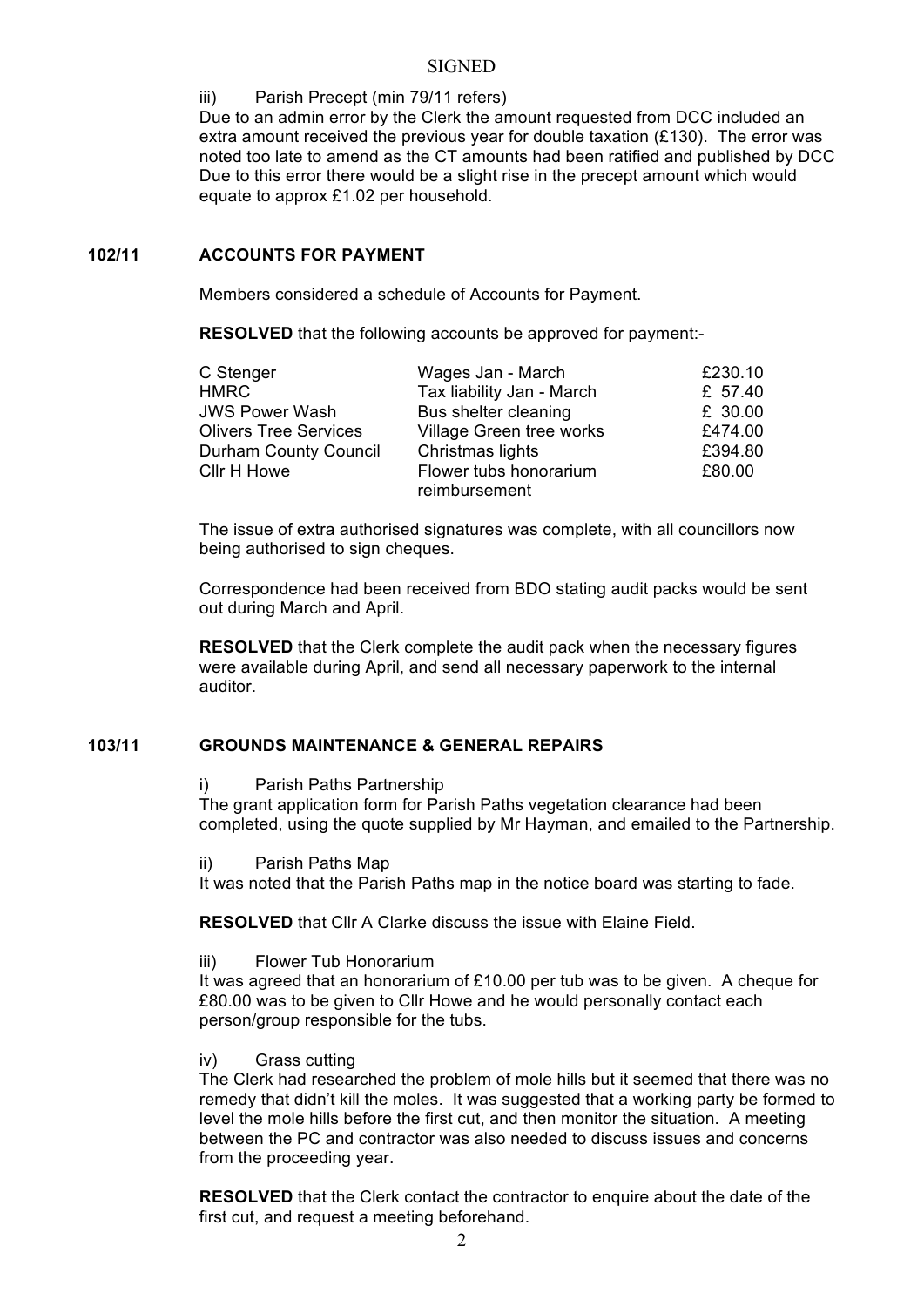#### **SIGNED**

#### **104/11 PROPOSED DISPOSAL OF ALLOTMENTS BY DURHAM COUNTY COUNCIL, MIDDRIDGE**

The Clerk had contacted Fiona Bullen to get an update on the proposed disposal of the paddock. Ms Bullen had stated in an email that she was very busy with the current auctions and would be in touch when she had something to report.

**RESOLVED** that the Clerk contact Fiona again to further request progress details for the next meeting.

### **105/11 PLANNING APPLICATIONS**

There were no new applications. The planning application for 38 Southside had been granted.

# **106/11 CHILDREN'S' PLAY AREA**

Consideration was given to the Clerk's monthly inspection report regarding the condition of the play area and equipment – no issues were noted, although the moss still needed to be dealt with.

**RESOLVED** that a working party be arranged to deal with the moss at a suitable date/time.

# **107/11 C35 NEWTON AYCLIFFE TO SHILDON ROAD-TRAFFIC CALMING**

As no help or funding was forthcoming for traffic calming equipment, it was agreed to research costs of such equipment. Cllr A Clarke reported that Toft Hill/Etherley had a speed monitoring sign that would be suitable.

**RESOLVED** that the Clerk contact the clerk for Etherley/Toft Hill parish to enquire about the background of the speed monitoring sign, and that Cllr Mellors research costs.

# **108/11 G.A.T.C./MIDDRIDGE AREA ACTION PARTNERSHIP FEEDBACK**

There was no feedback to report.

### **109/11 FUTURE EVENTS**

#### i) Queen's Diamond Jubilee

Cllrs A & J Clarke had found a weathervane supplier, situated near Piercebridge, who could supply an engraved weathervane in the region of £200/250 plus VAT. It was agreed that the design would be a banner with engraving such as ERII 60 1952-2012. Cllrs A & J Clarke agreed to draw up a design for the supplier. The Clerk reported that the Royal Mint were now issuing £5 coins at face value, and could be ordered from their website with a postage cost of £2.95 per nine. It was suggested that banks may have supplies of the coins, which would save on the postage costs. Regarding an event to celebrate the Jubilee, it was agreed that the PC would not be involved but would support any event organised.

**RESOLVED** that the Clerk contact local banks to see if £5 Jubilee coins are available, and that Cllrs A & J Clarke draw up a design for the weathervane.